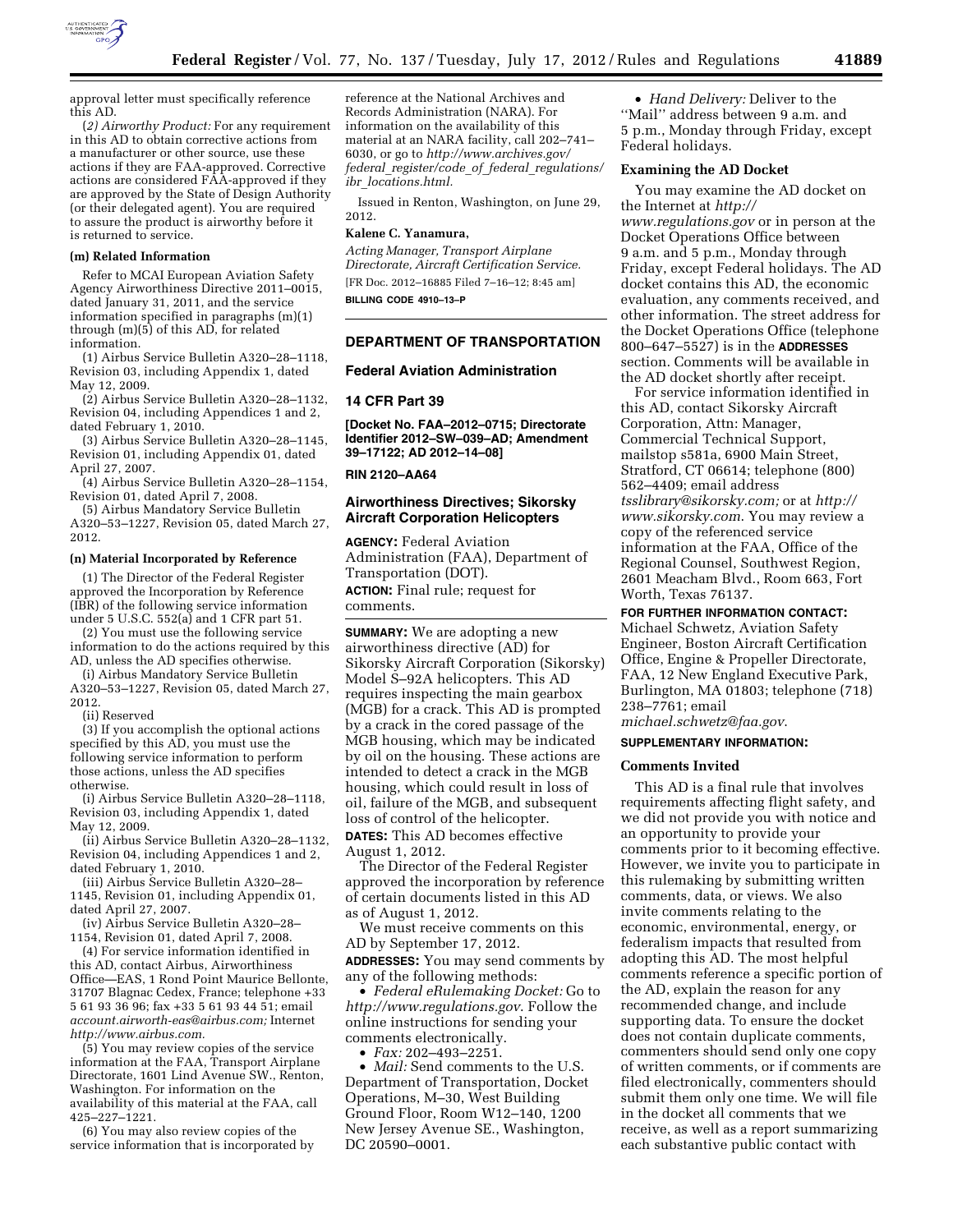FAA personnel concerning this rulemaking during the comment period. We will consider all the comments we receive and may conduct additional rulemaking based on those comments.

# **Discussion**

This AD is prompted by an incident in which a crack in the MGB housing, in the cored passage area adjacent to the scissor bracket mount, allowed a measurable amount of oil to leak from the MGB. This condition, if not corrected, could result in loss of oil, failure of the MGB and subsequent loss of control of the helicopter.

#### **FAA's Determination**

We are issuing this AD because we evaluated all the relevant information and determined the unsafe condition described previously is likely to exist or develop in other helicopters of the same type design.

### **Related Service Information**

Sikorsky has developed inspection procedures and issued Sikorsky S–92 Alert Service Bulletin (ASB) No. ASB 92–63–032 Basic Issue, dated December 22, 2011 (ASB 92–63–032), to detect a crack in the MGB by inspecting the area of the MGB housing, as indicated in Figure 1 of ASB 92–63–032, for the presence of oil. We reviewed ASB 92–63–032, which describes procedures to inspect the MGB for indications of oil leakage. If indications of oil leakage are found, ASB 92–63–032 specifies cleaning the inspection area, performing a ground run and confirming the source of the leakage by using a specified ultraviolet light and repeating the visual inspection using a 10X magnifying glass. If any oil leakage is found, the ASB 92–63–032 states that the MGB is not to be used for further flight until direction is provided by Sikorsky. ASB 92–63–032 also requires a recurrent inspection for any oil leakage, and references Sikorsky Maintenance Manual Temporary Revision No. 63–50, (TR 63–50), and Temporary Revision No. 5–104 (TR 5–104), both dated December 22, 2011. TR 63–50 adds the MGB inspection procedures to the aircraft maintenance manual, and TR 5–104 adds the MGB inspection requirement to the ''Before First Flight of the Day Checklist.'' TR 5–104 also specifies inspecting the MGB before the first flight of the day, not to exceed 10 flight hours between inspections.

Since issuing ASB 92–63–032, Sikorsky has issued S–92 ASB No. ASB 92–63–034 Basic Issue, dated March 8, 2012 (ASB 92–63–034), which describes procedures to detect cracks in the MGB main module assembly with a one-time

eddy-current and fluorescent-penetrant inspection. ASB 92–63–034 also states that upon compliance with the eddycurrent inspection ''the daily visual inspection implemented by ASB 92–63– 032 is waived.''

#### **AD Requirements**

This AD requires repetitively inspecting the main gearbox with a 10X magnifying glass for a crack. If there is a crack, or if any oil leakage is detected, this AD requires replacing the MGB with an airworthy MGB. This AD also provides for a one-time eddy-current inspection of the main module assembly of the MGB as an optional terminating action.

# **Differences Between This AD and the Service Information**

The ASB requires inspecting for any oil leakage, while this AD requires inspecting for a crack, which may be indicated by the presence of oil leakage. The ASB requires sending photographic documentation of any oil leakage to Sikorsky; this AD does not. The ASB also requires contacting Sikorsky for further direction if any oil leakage is confirmed; this AD requires replacing any affected MGB with an airworthy MGB.

### **Costs of Compliance**

We estimate that this AD will affect 16 helicopters of U.S. Registry. We estimate that operators may incur the following costs, at an average labor rate of \$85 per hour, in order to comply with this AD. Inspecting the MGB will require one work hour for a total cost to the operator of \$85 and a cost to the entire U.S. fleet of \$1,360 per inspection cycle. Performing the eddy-current inspection of the MGB will require 2 work hours for a total cost to the operator of \$170 and a cost to the entire U.S. fleet of \$2,720. If cracked, we estimate replacing a MGB will require 112 work hours and required parts will cost \$260,000, for a total cost to the operator of \$269,520.

# **FAA's Justification and Determination of the Effective Date**

Providing an opportunity for public comments prior to adopting these AD requirements would delay implementing the safety actions needed to correct this known unsafe condition. Therefore, we find that the risk to the flying public justifies waiving notice and comment prior to the adoption of this rule because the required corrective actions must be accomplished within 10 hours time-in-service, and repeated on a daily basis. These helicopters are primarily used in the offshore industry,

and this is a very short compliance time for this industry.

Since an unsafe condition exists that requires the immediate adoption of this AD, we determined that notice and opportunity for public comment before issuing this AD are impracticable and that good cause exists for making this amendment effective in less than 30 days.

# **Authority for This Rulemaking**

Title 49 of the United States Code specifies the FAA's authority to issue rules on aviation safety. Subtitle I, section 106, describes the authority of the FAA Administrator. ''Subtitle VII: Aviation Programs,'' describes in more detail the scope of the Agency's authority.

We are issuing this rulemaking under the authority described in ''Subtitle VII, Part A, Subpart III, Section 44701: General requirements.'' Under that section, Congress charges the FAA with promoting safe flight of civil aircraft in air commerce by prescribing regulations for practices, methods, and procedures the Administrator finds necessary for safety in air commerce. This regulation is within the scope of that authority because it addresses an unsafe condition that is likely to exist or develop on products identified in this rulemaking action.

### **Regulatory Findings**

We determined that this AD will not have federalism implications under Executive Order 13132. This AD will not have a substantial direct effect on the States, on the relationship between the national Government and the States, or on the distribution of power and responsibilities among the various levels of government.

*For the reasons discussed, I certify that this AD:* 

1. Is not a ''significant regulatory action'' under Executive Order 12866;

2. Is not a ''significant rule'' under DOT Regulatory Policies and Procedures (44 FR 11034, February 26, 1979);

3. Will not affect intrastate aviation in Alaska to the extent that it justifies making a regulatory distinction; and

4. Will not have a significant economic impact, positive or negative, on a substantial number of small entities under the criteria of the Regulatory Flexibility Act.

We prepared an economic evaluation of the estimated costs to comply with this AD and placed it in the AD docket.

### **List of Subjects in 14 CFR Part 39**

Air transportation, Aircraft, Aviation safety, Incorporation by Reference, Safety.